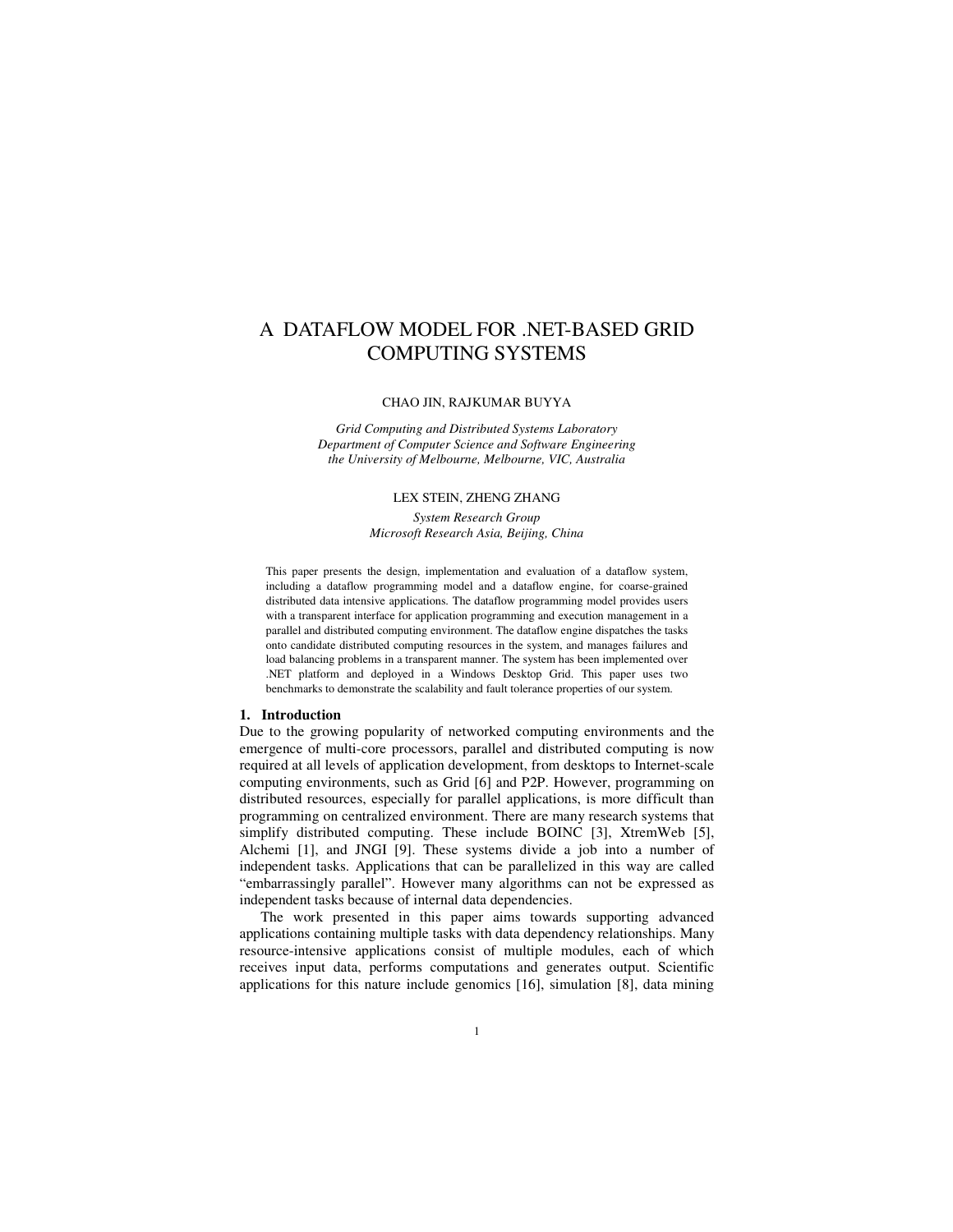[12] and graph computing [18]. In many cases for these applications, a module's output becomes an input other modules. A coarse grained dataflow model [19] can be used to describe such applications.

We use a dataflow programming model to compose a dataflow graph for specifying the data dependency relationship within a distributed application. Under the dataflow interface, we use a dataflow engine to explore the graph to schedule tasks across distributed resources and automatically handle the cumbersome problems, such as scalable performance, fault tolerance, load balancing, etc. Within this process, users do not need to worry about the details of processes, threads and explicit communication.

The main contributions of this work are: 1) A simple and powerful dataflow programming model, which supports the composition of parallel applications for deployment in a distributed environment; 2) An architecture and runtime machinery that supports scheduling of the dataflow computation in dynamic environments, and handles failures transparently; 3) A detailed analysis of dataflow model using two sample applications over a Desktop Grid.

The remainder of this paper is organized as follows. Section 2 provides a discussion on related work. Section 3 describes the dataflow programming model with examples. Section 4 presents the architecture and design for a dataflow system over .NET platform. Section 5 presents experimental evaluation results. Section 6 concludes the paper with pointer to future work.

## **2. Related Work**

Dataflow concept was first presented by Dennis et al. [19]. Since then several researchers have investigated various aspects of dataflow models for parallel and distributed systems and applications. As the pure dataflow is fine-grained, its practical implementation has been found to be an arduous task. Thus optimized versions of dataflow models have also been presented, including dynamic dataflow model and synchronous dataflow model [10]. Its usage continued to investigate for coarse-grained parallel applications.

River [13] provides a dataflow programming environment for scientific database like applications on clusters through a visual interface. River focuses on solving transient heterogeneity problems rather than fault tolerance problem in dynamic environment.

Grid systems such as Condor [4], Gridbus Workflow Engine [21], and Pegasus [20] provide mechanisms for workflow scheduling. Workflow systems are trying to seek opportunities for concurrency at the level of tasks. However, how to easily achieve the concurrency within each task has been ignored. Kepler [15] provides a graph based interface for scientific workflow scheduling, and Grid superscalar [14] allows users to write their applications in a sequential way. However they do not focus on handling failures.

MapReduce [7] is a cluster middleware designed to help programmers to transform and aggregate key-value pairs by automating parallelism and failure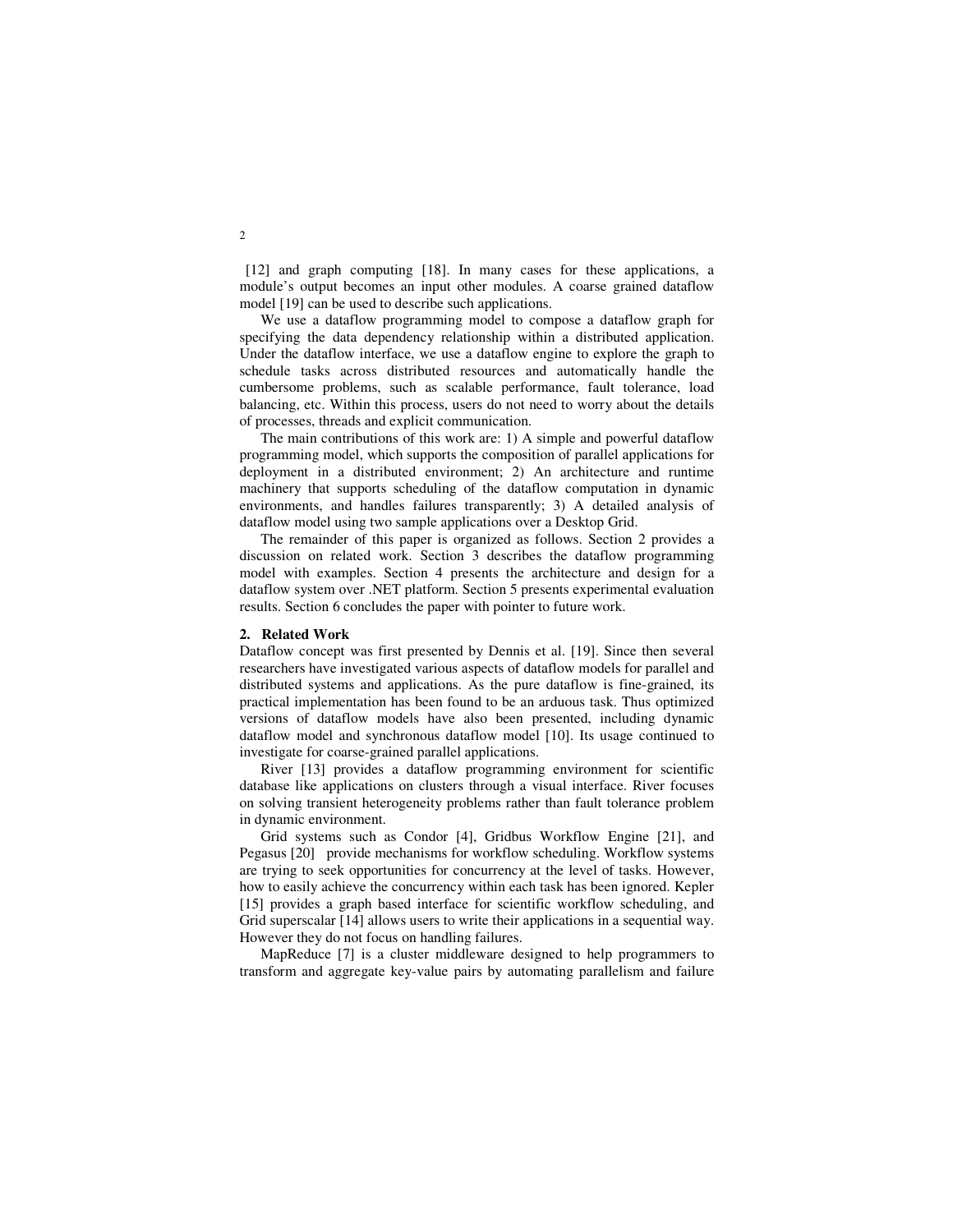recovery. Their programming model can also be taken as a fixed static dataflow graph.

# **3. Programming Model**

*Dataflow programming model* abstracts the process of computation as a *dataflow graph* consisting of *vertices* and directed *edges*.

The *vertex* embodies two entities:

a) The data created during the computation or the initial input data;

b) The execution module to generate the corresponding vertex data.

The directed *edge* connects vertices, which indicates the dependency relationship between vertices. A vertex, takes its dependent vertices as its inputs.

A vertex is an *initial vertex* if there are no edges pointing to it but it has edges pointing to other vertices; correspondingly, a vertex is called a *result vertex* if it has no edges pointing to other vertices and there are some edges pointing to it. An initial vertex does not have an associated execution module.

Our current programming model focuses on supporting a static dataflow graph for SPMD (Single Program Multiple Data) applications, which means the number of vertices and their relationships are known before execution. We expect the graph to be a Directed Acyclic Graph (DAG).

## **3.1.** *Namespace for vertices*

Each vertex has a unique name in the dataflow graph. The name consists of 3 parts: *Category*, *Version* and *Space*. Thus, the name is denoted as <*C*, *T*, *S*>. *Category* denotes different kinds of vertices; *Version* denotes the index for the vertex along the time axis during the computing process; *Space* denotes the vertex's index along the space axis during execution. In the following text, we call vertex name as *name*.

# **3.2.** *Dataflow library API*

## 3.2.1. *Specifying Execution Module*

To specify instructions/code to be executed, which is called execution module and used to generate the output for each vertex, users need to inherit the *Module* class in dataflow library for writing each vertex's execution code. In particular, users need to implement 3 virtual functions:

- *ModuleName* **SetName**() : specify a name for the execution module, which is used as an identifier during editing the data dependency graph.
- void **Compute**(*Vertex*[] *inputs*) : implemented by users for generating output taking input vertex data. The input data is denoted by *inputs*. Each element of *inputs* consists of a *name* and a data buffer.
- byte[] **SetResult**():called by the system to get the output data after Compute() is finished.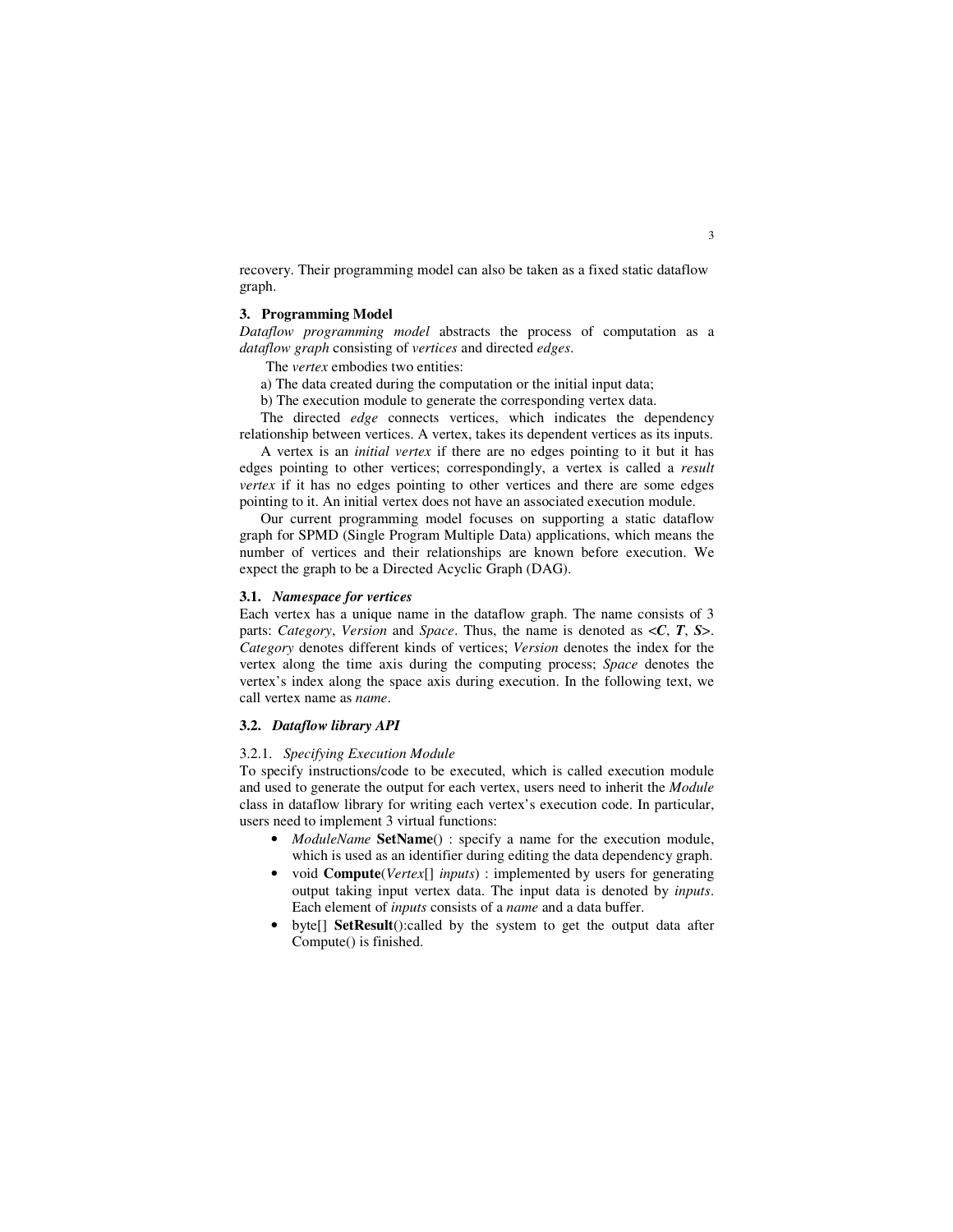#### 3.2.2. *Composing Dataflow Graph*

The *dataflow* API provides two functions for composing the static data dependency graph:

- **CreateVertex**(*vertex*, *ModuleName*) : is used to specify the name and corresponding execution module for each vertex.
- **Dependency**(*vertex*, *InputVertex*): is used to add *y* as *x*'s dependent vertex.

Two functions are provided to set the initial and result vertices as follows:

- **SetInitialVertex**(vertex, file)
- **SetResultVertex**(vertex, file)

## **3.3.** *Example*

Given the matrix vector iterative multiplication,  $V = M^* V^{t-1}$ . We partition the matrix and vector by rows into *m* pieces respectively, as  $V_i' = \sum_{i=1}^m M_i \cdot k' V_j^{-1} (i = 1...m)$ . *j*  $V_i^t = \sum_{j=1}^t M_i.*V_j^{t-1}$   $(i = 1...m)$ \* $V_i^{1-1}$  ( $i = 1...m$ )



The corresponding dataflow graph is illustrated by **Figure 1**. To name vertices, *Category* = *M* denotes the matrix vertices and *Category* = *V* denotes the vector vertices. For *i*-th vector vertex, the data relationship should be specified as:  $\langle V, t, i \rangle \leftarrow \{ \langle M, 0, i \rangle, \langle V, t-1, j \rangle \}$  ( $j=1...m$ ).

# **4. Architecture and Design**

This section describes a dataflow architecture designed for a Windows Desktop Grid consisting of commodity PCs based on .NET platform. The environment consists of idle desktops that are used for computing but drop out of the system as soon as interactive programs are started by the users on them. Such nodes can rejoin the system when they are idle again.

#### **4.1.** *System Overview*

The dataflow system consists of a single master and multiple workers as illustrated in **Figure 2**. The master is responsible for accepting jobs from users, organizing multiple workers to work cooperatively, sending executing requests to workers and handling failures of workers. Each worker contributes CPU and disk resources to the system and waits for executing requests from the master.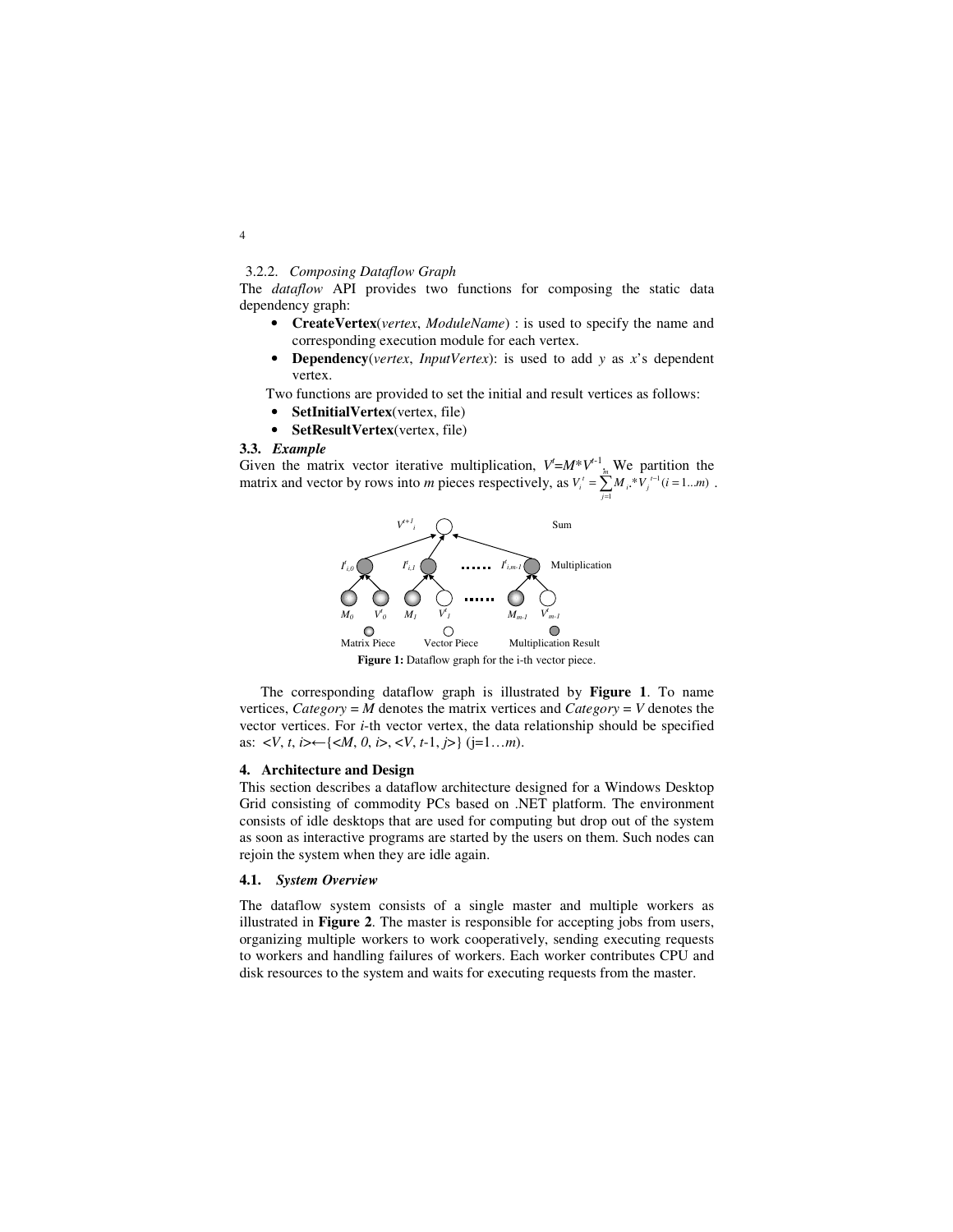#### **4.2.** *The Structure of the Master*

The master is responsible for monitoring the status of each worker, dispatching ready tasks to suitable workers and tracking the progress of each job according to the data dependency graph. On the master, there are 4 key components:

- *Membership component*: maintains the list of available worker nodes. When some nodes join or leave the system, the list is updated correspondingly. The membership is maintained through heartbeat signal between master and workers. The heartbeat signal also carries the status information about the worker, such as CPU, memory and disk usage.
- *Registry component*: maintains the location information for available vertex data. In particular, it maintains a list of indices for each available vertex data. Each vertex has an index, which lists workers that hold its data.
- *Dataflow Graph component*: maintains the data dependency graph for each job, keeps track of the availability of vertices and explores ready tasks. When it finds ready tasks, it will notify the scheduler component.
- *Scheduler component*: dispatches ready tasks to suitable workers for executing. For each task, the master notifies workers of inputs & initiates the associated execution module to generate the output data.



**Figure 2:** Architecture of dataflow-based desktop Grid computing system.

## **4.3.** *The Structure of a Worker*

Workers work in a peer to peer fashion. To cooperate with the master, each worker has two functions: executing upon requests from master and storing the vertex data. Correspondingly there are 2 important components on each worker:

- *Executor component*: receives executing requests from the master, fetches input from the storage component, generates output to the storage component and notifies *master* about the available vertex of the output data*.*
- *Storage component*: is responsible for managing and holding vertex data generated by executors and providing it upon requests. Actually the storage components across workers run as a distributed storage service. To handles failures, upon request from master, the storage component can keep data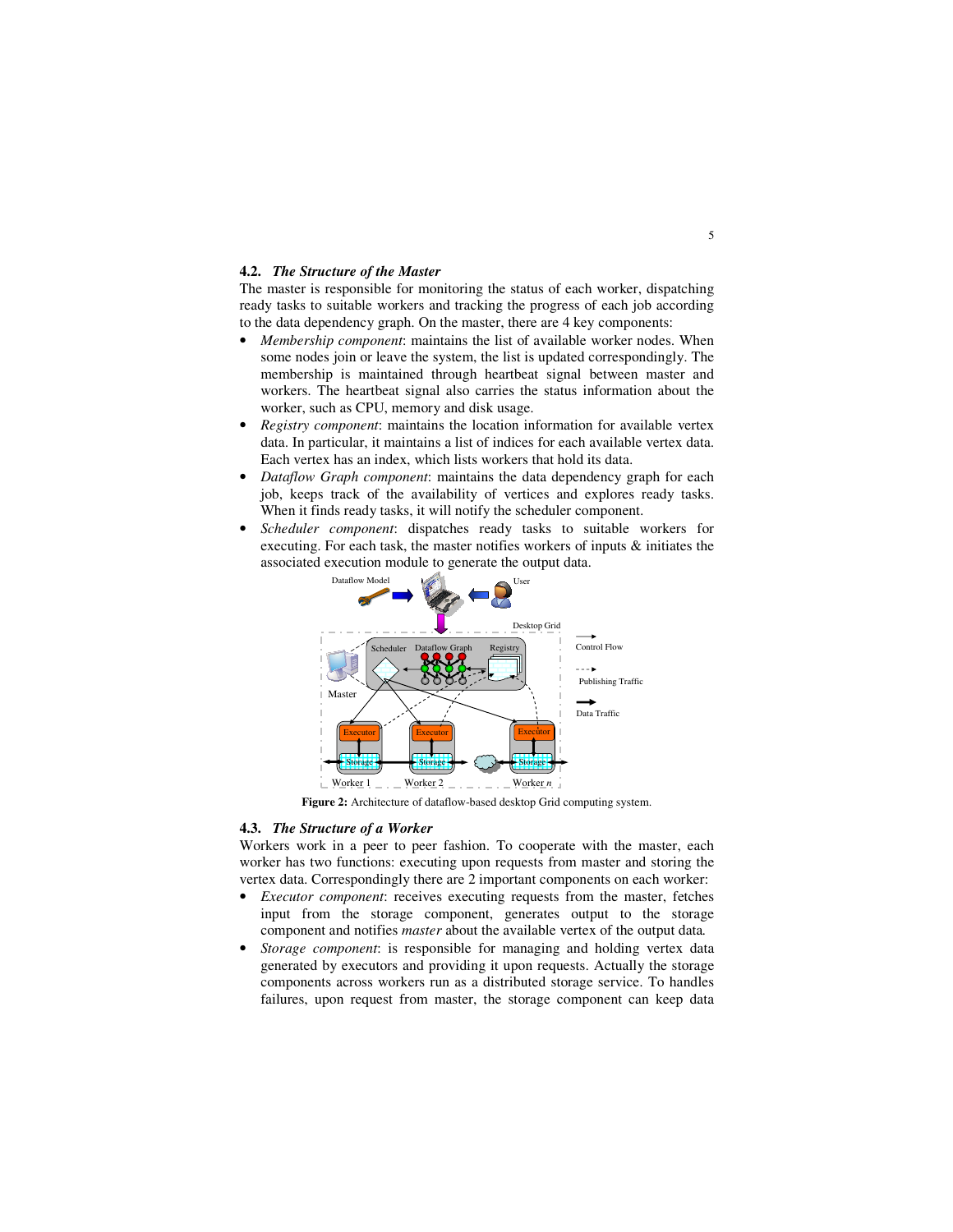persistently locally or replicate some vertices on remote side to improve the reliability and availability.

### **4.4.** *System Interaction*

Upon receiving submission from users, including the dataflow graph and execution modules, the master node will create an instance as a thread for each module. Based on .NET platform, the master serializes the execution module as an object, and then sends it to workers when dispatching vertices executing.

To begin the execution, master node first sends the initial vertex to workers. When a worker receives the vertex, its storage component will keep it, and then notifies the registry component through an index publishing message.

Every time the registry component receives an index publishing message for vertex x, it updates x's index and then notifies the dataflow graph component to check if there is a vertex execution waiting x. If so, the ready vertex will be scheduled as an executing task. The scheduling component sends the executing request to candidate workers. The execution request carries the serialized object of corresponding execution module, and the location information of the input vertex data. After receiving it, the worker first fetches the input data, and then un-serializes the execution object and executes it.

To improve the scalability of the system, workers transfer vertex data in a P2P manner. Whenever the executor component receives an executing request from master node, it sends a fetch request to the local storage component. If there is non local copy for the requested data, the storage component will fetch the data from remote worker according to the location specified in the executing request. After all the input data is available on the worker node, the executor component creates a thread instance for the execution module based on the serialized object from the master, feeds it with the input vertices and starts the thread. After the computation finishes, the executor component saves the result vertex into local storage component and notify the registry component.

The storage component keeps hot vertex data in memory while holding cold data on disk. The vertex data will be dumped to disk asynchronously when there is a need to reduce memory space. Worker schedules the executing and network traffic of multiple tasks as a pipeline to optimize the performance.

## **4.5.** *Fault Tolerance*

In our Desktop Grid environment, besides physical failure (node cannot work due to software or hardware problems), we frequently face soft failure. Soft failure occurs when higher priority users demand node resources and the dataflow system yields. We use same mechanisms handling both failures.

#### 4.5.1. *Worker Failure*

The *master* monitors status for each task dispatched to workers. Each vertex task has 4 statuses: *unavailable*, *executing*, *available* and *lost*. *Unavailable* and *lost* means no any copy exists in the dataflow storage for the vertex. the difference between these two statuses is *unavailable* is specified to the vertex which is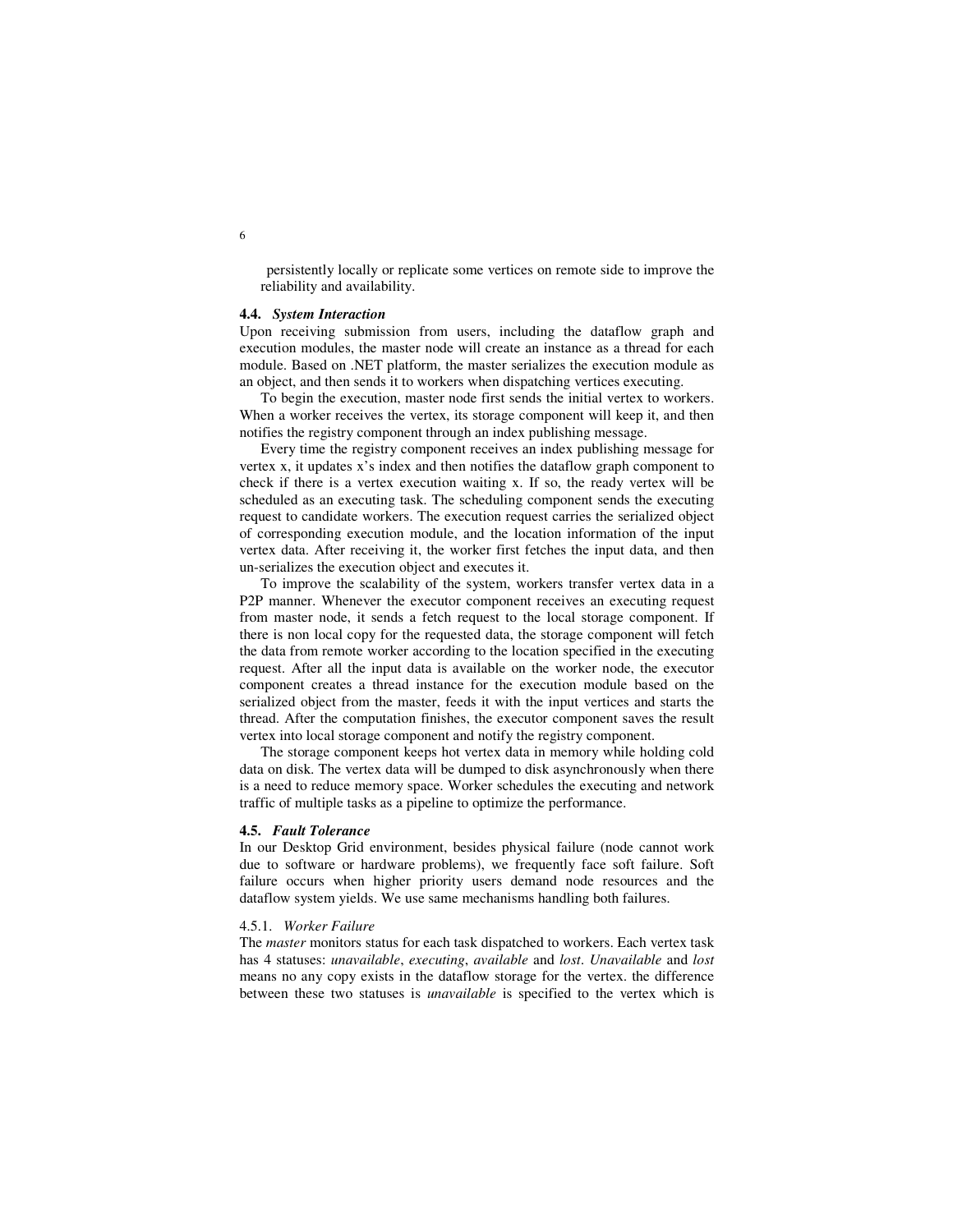never generated before, while *lost* means the vertex has been generated before but now lost due to worker failures. *Available* means that at least one copy for the vertex is held by some storage component in the dataflow system. *Executing* the vertex has been scheduled to some worker but still not finished.

The failure of a worker/node leads to termination of the task it is processing and the master needs to re-schedule such tasks elsewhere. Furthermore, since the vertex data on the failure worker will not be accessible again, the master node will need to regenerate them if there are some *unavailable* tasks are eventually dependent on them.

When the master detects that a worker has failed, it notifies the registry component to remove the failed worker from indices. During the removing process, status of some of the vertices will change from *available* to *lost*. For the *lost* vertices, if they are directly dependent by some *executing* or *unavailable* vertex tasks, we need to regenerate them to continue the execution. The rescheduled tasks may be dependent on other *lost* vertices, and eventually cause domino effects. For some extreme cases, the master node may need to re-send the initial vertices to continue the execution.

Generally, rescheduling due to the domino effect will takes considerable time. The system replicates vertices between workers to reduce rescheduling. This is a feature triggered by the configuration of the master. If replication feature is set, the registry component will choose candidate workers to replicate the vertex after it receives the first publishing message for that vertex. Replication algorithm needs to take load balancing into consideration.

Replication causes additional overhead. If we take vertices under same version as a checkpoint for the execution, it is not necessary for us to replicate every checkpoint. It is better for users to specify a replication step. It is called as *n* step replication if users want to replicate the vertices every *n* versions. Under failure cases, there is a tradeoff between replication steps and executing time.

## 4.5.2. *Master Failure*

Generally *master* is running over a dedicated node, it may experience physical failures, but seldom has soft failures. To handle this, it frequently writes its internal status, including data structure in registry component, scheduler component and graph component to disk and then replicate the internal status to other node. After the master node fails, we could use the backup version to start a new master and continue the computation.

#### **4.6.** *Scheduling*

In the current design, the scheduling is performed by the master giving priority to locality of data [11] and performance history of workers [17]. For an efficient scheduling, the size of each input vertex data and computing power, i.e. CPU frequency, are taken as the measure for load balancing. The scheduler collects the related performance information for each execution module, such as the input data size and time consumed. Based on this history information, we can predict the execution time for the execution module which has been scheduled.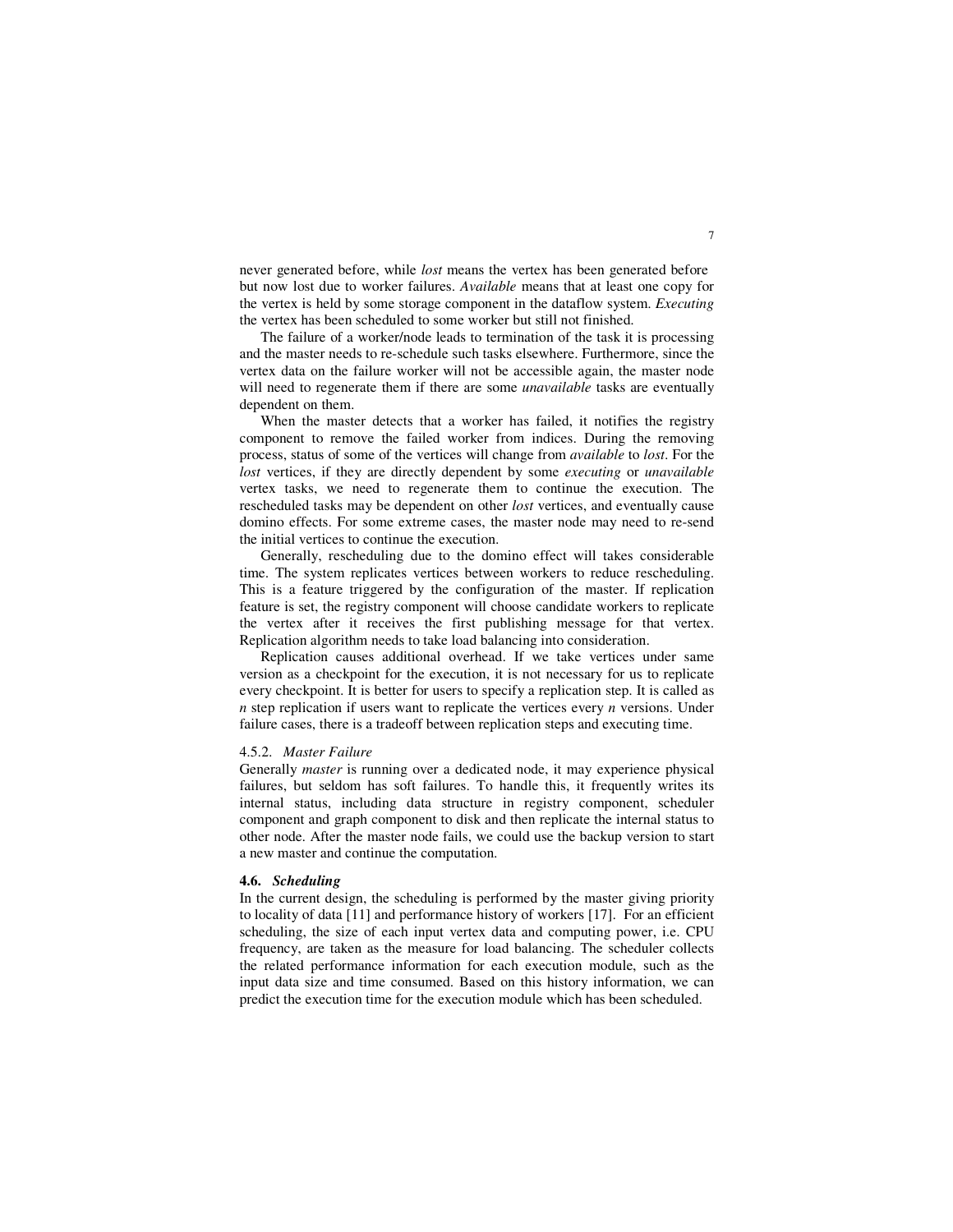#### **5. Performance Evaluation**

In this section, we evaluate the performance of the dataflow system through two experiments running in a Windows Desktop Grid deployed in Melbourne University and shared by students and researchers.

## **5.1.** *Environment Configuration*

The evaluation is executed in a Desktop Grid with 9 nodes. During testing, one machine works as master and the other 8 machines work as workers. Each machine has a single Pentium 4 processor, 500MB of memory, 160GB IDE disk (10GB is contributed for dataflow), 1 Gbps Ethernet and ran Windows XP.

#### **5.2.** *Testing Benchmarks*

We use two examples as testing programs for the evaluation. These examples are built using the dataflow API.

## (a) Matrix Multiplication

In this benchmark one matrix is multiplied with another one. Each matrix consists of 4000 by 4000 randomly generated integers. We partition matrix into square blocks with two granularities: 250 by 250 block and 125 by 125 block.

The firs granularity of partition generates 16\*16 blocks (255KB per block), and, the second one generates 32\*32 blocks (63KB per block).

(b) Matrix Vector Iterative Multiplication

In this benchmark, one matrix is multiplied with one vector in an iterative manner. The matrix consists of 16000 by 16000 random integers, and the vector consists of 16000 random integers. The matrix is about 1GB and the vector is 64KB. The matrix and vector are partitioned by rows. Two granularities for partition are adopted in the evaluation: 24 stripes and 32 stripes.

For 24 stripes, the matrix and the vector are respectively partitioned by rows into 24 pieces. So there are 1200 vertices are generated. For 32 stripes, there are 1600 vertices are generated.

## **5.3.** *Scalability of Performance*

Figure 3 illustrates the speedup of performance with an increasing number of workers. We can see that under same vertex partition settings as more workers are involved in the computation, better performance is obtained. On the other hand, overheads such as connections with the master also increase with the number of workers. So the speedup line is not ideal.

The matrix vector multiplication benchmark illustrates a super linear speedup phenomenon for one worker. The reason is one computer has only 500MB memory and is not enough to hold 1GB matrix. The swapping overhead causes reduction in performance, where this is not the case with parallelism as data is distributed across multiple workers.

One expectation of partition granularity is that more partitions will introduce additional overhead during execution.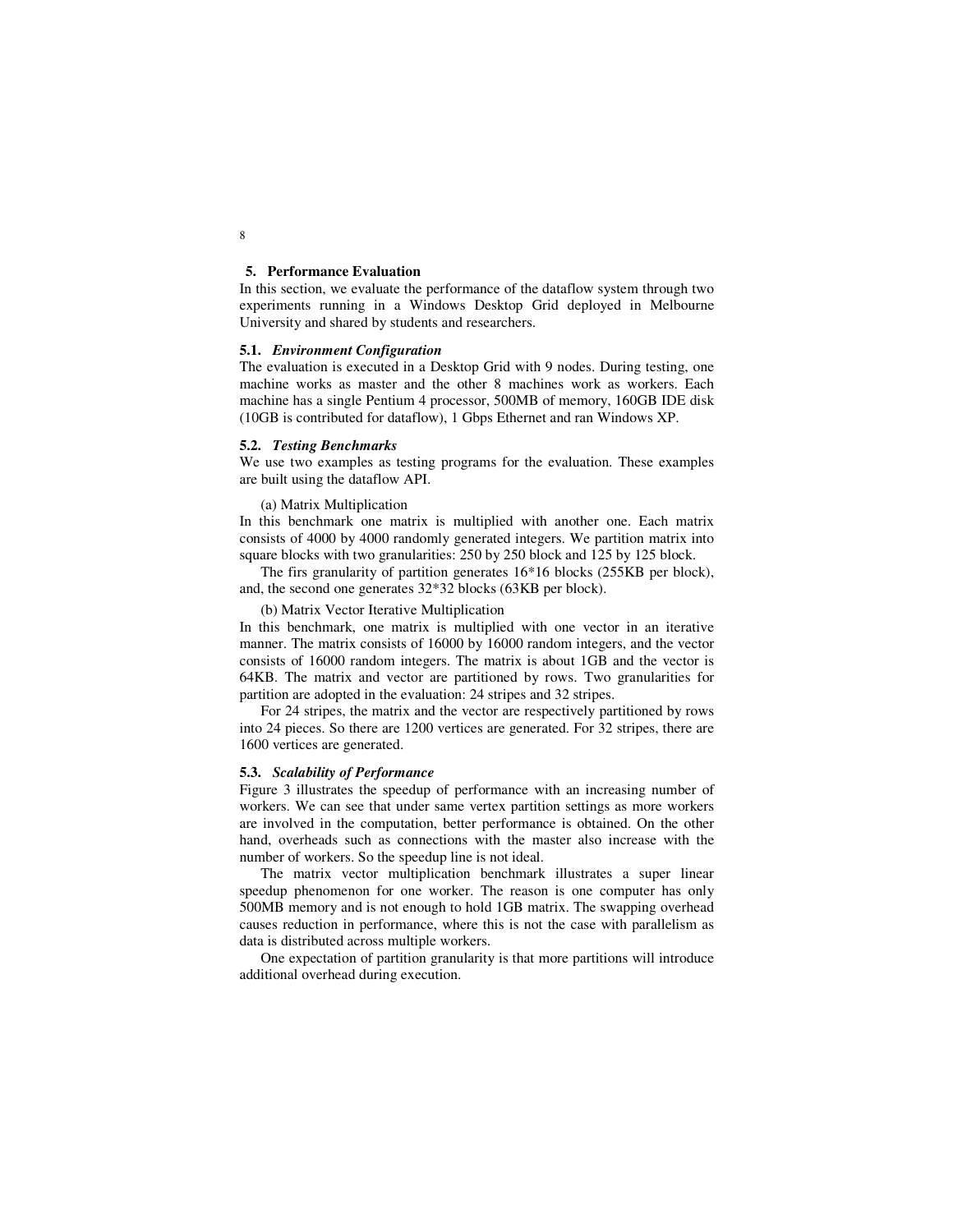

## **5.4.** *Handling Worker Failure*

This section evaluates the mechanisms dealing with worker failure, including replication and rescheduling. We use iterative matrix vector multiplication with 24 partitions and 100 iterations. In total, 2400 vertices are generated during the testing. As vertices created have same size, we measure the vertices number.

8 workers and 1 master involve in the testing. We first collect the number of vertices without worker failures and replication, as the first line in Figure 4. The whole testing lasts for about 4 minutes. Within the initial phase, where the line is nearly flat, the master node sends initial vertices to workers. It is a sequential process. After that, the execution begins and the slope of vertices number line increases heavily. After all vertices are created, the line changes to flat.



**Figure 4:** Handling worker failures with replication and re-execution.

Next we add one worker failure in the testing. We unplug one worker's network cable to simulate its failure at around the 4th minute. When we do not take replication, one worker failure causes some vertices to be lost, illustrated by the 2nd line. Once the master detects the failure, it will dispatch live workers to regenerate lost vertices and then continue the execution. So there is a big drop at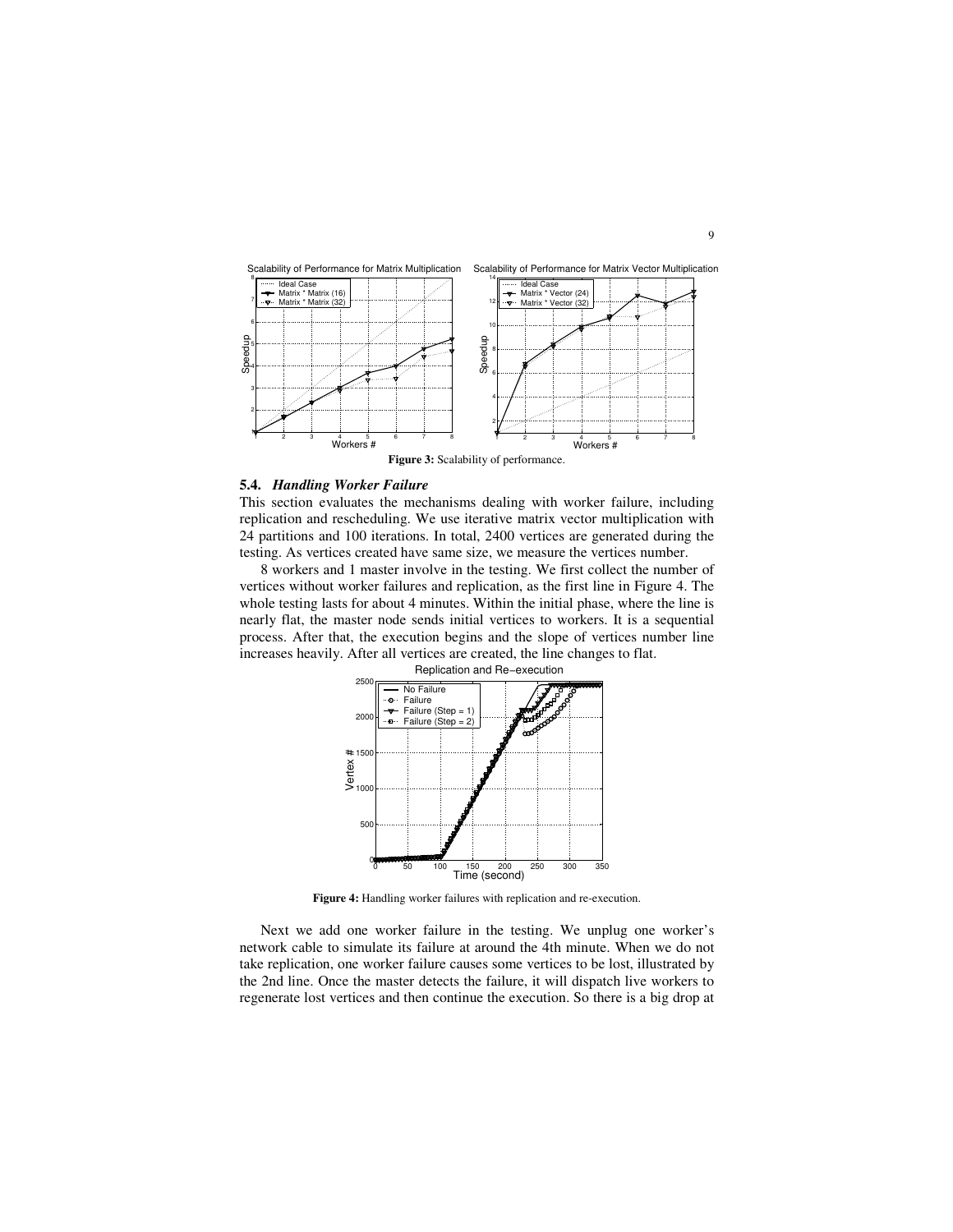the 230th second in the 2nd line. After generation of lost vertices, only 7 workers are available, so the slope is smaller than the one before the drop point.

Then we add replication mechanism to handle the failure. We test two settings: 1-step and 2-step replication. Compared with no replication, 2-step replication has only a small drop during the failure while 1 step replication has no drop. Eventually we can see replication mechanism effectively reduces the time consumed for regenerating lost vertices.

#### **6. Conclusion**

We presented a dataflow computing platform within shared cluster environment. Through a static dataflow interface, users can freely express their data parallel applications and easily deploy applications in distributed environments. The mechanisms adopted in our system support scalable performance and transparent fault tolerance. We plan to incorporate dataflow model into Alchemi.

# **Acknowledgments**

We would like to thank Yu Chen, Krishna Nadiminti, Srikumar Venugopal, Hussein Gibbins, Marcos Dias de Assuncao, Xingchen Chu and Marco A. S. Netto for their support. This work is partially supported by grants from the eWater CRC and DEST International Science Linkage Program.

# **References**

- 1 A. Luther, R. Buyya, R. Ranjan, and S. Venugopal. *Alchemi: A .NET-Based Enterprise Grid Computing System*. 6th International Conference on Internet Computing, 2005, Las Vegas, USA.
- 2 Arvind and R. Nikhil. *Executing a program on the MIT tagged-token dataflow architecture.* IEEE Transaction Computers. 39, 3, 300–318, 1990.
- 3 D. P. Anderson. *BOINC: A System for Public-Resource Computing and Storage*. Proceedings of the Fifth IEEE/ACM International Workshop on Grid Computing, R. Buyya (ed.), IEEE CS Press, USA, 2004.
- 4 D. Thain, T.Tannenbaum, et al. *Distributed computing in practice: The Condor experience.* Concurrency and Computation: Practice and Experience, 17(2-4), February/April 2005.
- 5 G. Fedak, C. Germain, et al. *Xtremweb: A generic global computing*  system. Proceedings of the 1<sup>st</sup> International Symposium on Cluster Computing and the Grid (CCGrid 2001), Brisbane, Australia, 2001.
- 6 I.Foster and C.Kesselman. *The Grid Blueprint for a Future Computing Infrastructure*. Morgan Kaumann Publishers, USA, 1999.
- 7 J. Dean and S. Ghemawat. *MapReduce: Simplified Data Processing on*  Large Clusters. Proceedings of the 6<sup>th</sup> Symposium on Operating Systems Design and Implementation (OSDI'04), San Francisco, CA, 2004.
- 8 J.F.Cantin and M.D.Hill. *Cache Performance for Selected SPEC CPU2000 Benchmarks*. Computer Architecture news (CAN), 2001.